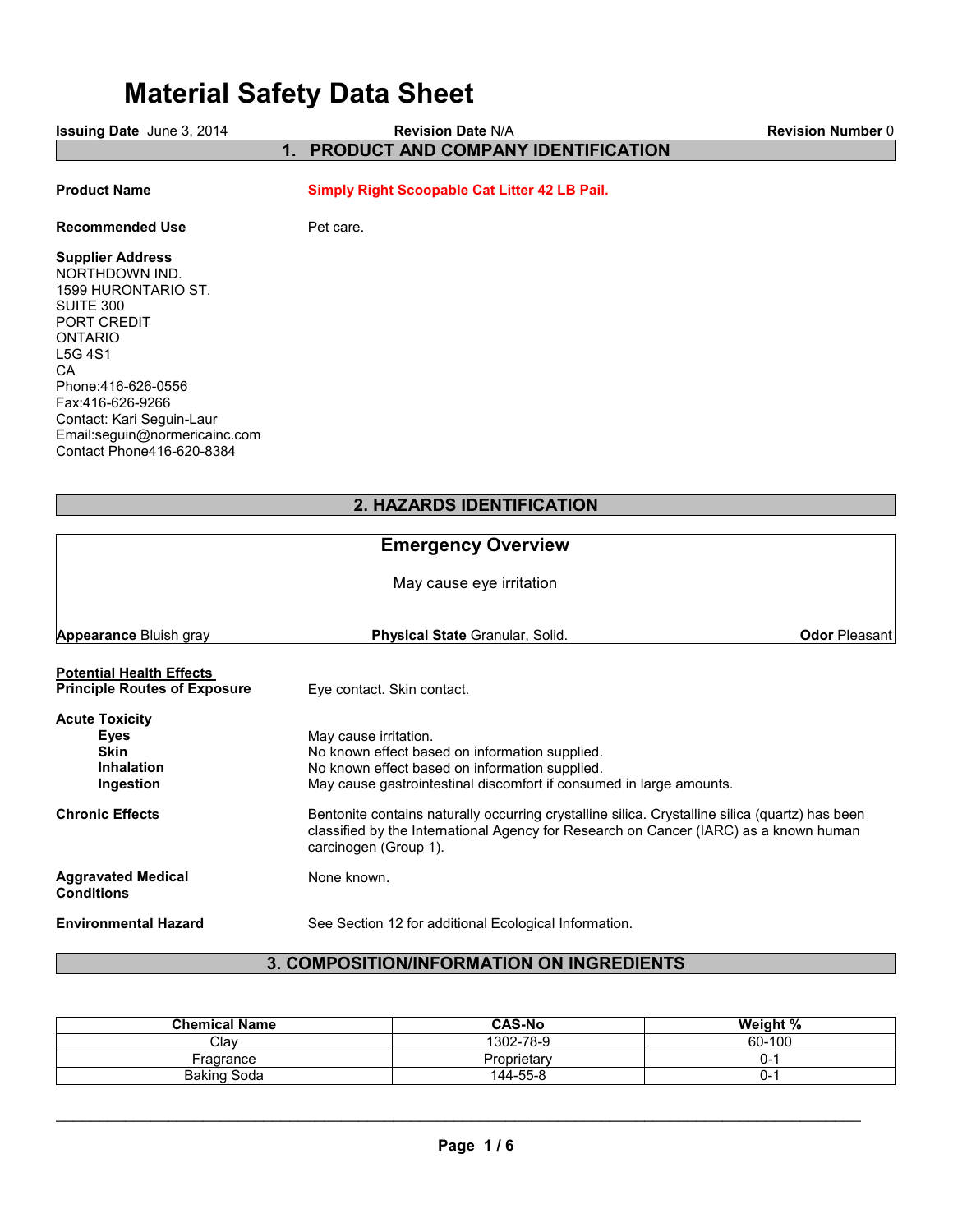### 4. FIRST AID MEASURES

\_\_\_\_\_\_\_\_\_\_\_\_\_\_\_\_\_\_\_\_\_\_\_\_\_\_\_\_\_\_\_\_\_\_\_\_\_\_\_\_\_\_\_\_\_\_\_\_\_\_\_\_\_\_\_\_\_\_\_\_\_\_\_\_\_\_\_\_\_\_\_\_\_\_\_\_\_\_\_\_\_\_\_\_\_\_\_\_\_\_\_\_\_

| <b>Eye Contact</b>        | Rinse thoroughly with plenty of water, also under the eyelids. If symptoms persist, call a<br>physician. |
|---------------------------|----------------------------------------------------------------------------------------------------------|
| <b>Skin Contact</b>       | Wash skin with soap and water. In the case of skin irritation or allergic reactions see a<br>physician.  |
| <b>Inhalation</b>         | Move to fresh air. If symptoms persist, call a physician.                                                |
| Ingestion                 | Do NOT induce vomiting. Drink plenty of water. If symptoms persist, call a physician.                    |
| <b>Notes to Physician</b> | Treat symptomatically.                                                                                   |

### 5. FIRE-FIGHTING MEASURES

| <b>Flammable Properties</b>                                      | Not flammable.                                                                                             |
|------------------------------------------------------------------|------------------------------------------------------------------------------------------------------------|
| <b>Flash Point</b>                                               | Not determined.                                                                                            |
| <b>Suitable Extinguishing Media</b>                              | Use extinguishing measures that are appropriate to local<br>circumstances and the surrounding environment. |
| <b>Hazardous Combustion Products</b>                             | Carbon oxides.                                                                                             |
| <b>Explosion Data</b><br><b>Sensitivity to Mechanical Impact</b> | No.                                                                                                        |
| <b>Sensitivity to Static Discharge</b>                           | No.                                                                                                        |

#### Protective Equipment and Precautions for Firefighters

As in any fire, wear self-contained breathing apparatus pressure-demand, MSHA/NIOSH (approved or equivalent) and full protective gear.

| <b>NFPA</b><br>____ | <b>Health Hazard 0</b> | <b>Flammability</b> | Stability 0 | <b>Physical and Chemical</b><br><b>Hazards</b> - |
|---------------------|------------------------|---------------------|-------------|--------------------------------------------------|
|---------------------|------------------------|---------------------|-------------|--------------------------------------------------|

### 6. ACCIDENTAL RELEASE MEASURES

| <b>Personal Precautions</b>      | Avoid contact with eyes.                                 |
|----------------------------------|----------------------------------------------------------|
| <b>Environmental Precautions</b> | Refer to protective measures listed in Sections 7 and 8. |
| <b>Methods for Containment</b>   | Prevent further leakage or spillage if safe to do so.    |
| <b>Methods for Cleaning Up</b>   | Pick up and transfer to properly labeled containers.     |
|                                  |                                                          |

### 7. HANDLING AND STORAGE

Handling Handle in accordance with good industrial hygiene and safety practice. Avoid contact with eyes.

**Storage** 

Keep container tightly closed.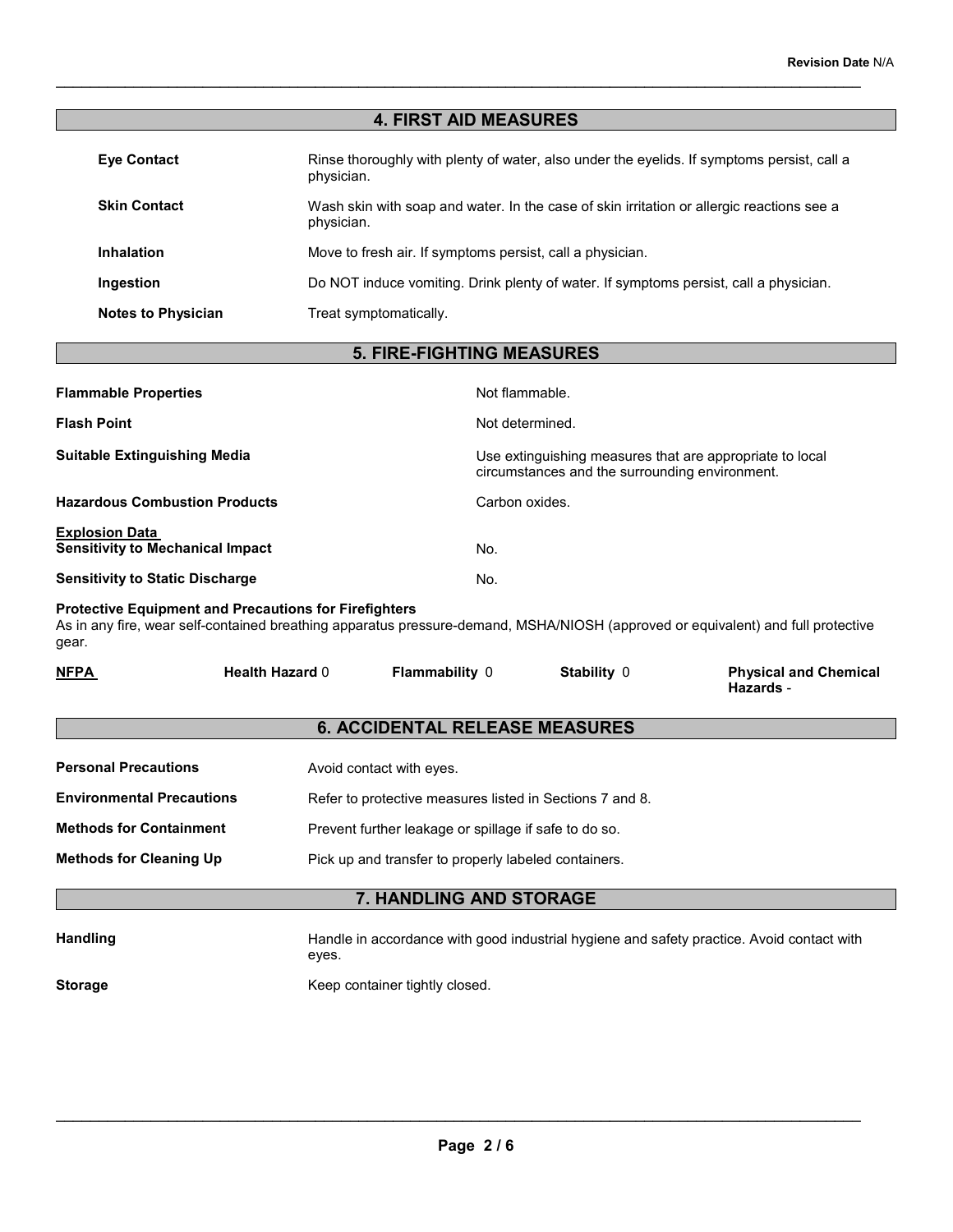### \_\_\_\_\_\_\_\_\_\_\_\_\_\_\_\_\_\_\_\_\_\_\_\_\_\_\_\_\_\_\_\_\_\_\_\_\_\_\_\_\_\_\_\_\_\_\_\_\_\_\_\_\_\_\_\_\_\_\_\_\_\_\_\_\_\_\_\_\_\_\_\_\_\_\_\_\_\_\_\_\_\_\_\_\_\_\_\_\_\_\_\_\_ 8. EXPOSURE CONTROLS / PERSONAL PROTECTION

### Exposure Guidelines

| <b>Chemical Name</b>  | <b>ACGIH TLV</b>                      | <b>OSHA PEL</b> | <b>NIOSH IDLH</b> |
|-----------------------|---------------------------------------|-----------------|-------------------|
| Supplier Trade Secret | TWA: 1 $ma/m3$<br>respirable fraction |                 |                   |
|                       |                                       |                 |                   |

ACGIH TLV: American Conference of Governmental Industrial Hygienists - Threshold Limit Value. OSHA PEL: Occupational Safety and Health Administration - Permissible Exposure Limits. NIOSH IDLH: Immediately Dangerous to Life or Health.

| <b>Engineering Measures</b>          | <b>Showers</b><br>Evewash stations<br>Ventilation systems                                                                                                                   |
|--------------------------------------|-----------------------------------------------------------------------------------------------------------------------------------------------------------------------------|
| <b>Personal Protective Equipment</b> |                                                                                                                                                                             |
| <b>Eye/Face Protection</b>           | No special protective equipment required.                                                                                                                                   |
| <b>Skin and Body Protection</b>      | No special protective equipment required.                                                                                                                                   |
| <b>Respiratory Protection</b>        | No protective equipment is needed under normal use conditions. If exposure limits are<br>exceeded or irritation is experienced, ventilation and evacuation may be required. |
| .                                    |                                                                                                                                                                             |

Hygiene Measures **Handle in accordance with good industrial hygiene and safety practice.** 

### 9. PHYSICAL AND CHEMICAL PROPERTIES

| Appearance<br><b>Odor Threshold</b><br>рH                                                                                       | Bluish gray.<br>No information available<br>6                                     | Odor<br><b>Physical State</b>                                 | Pleasant.<br><b>Granular Solid</b>                              |
|---------------------------------------------------------------------------------------------------------------------------------|-----------------------------------------------------------------------------------|---------------------------------------------------------------|-----------------------------------------------------------------|
| <b>Flash Point</b><br><b>Decomposition Temperature</b><br><b>Melting Point/Range</b>                                            | No information available.<br>No information available<br>No information available | <b>Autoignition Temperature</b><br><b>Boiling Point/Range</b> | No information available<br>No information available            |
| <b>Flammability Limits in Air</b>                                                                                               | No information available                                                          | <b>Explosion Limits</b>                                       | No information available                                        |
| <b>Water Solubility</b><br><b>Evaporation Rate</b><br><b>Vapor Density</b><br><b>Partition Coefficient: n-</b><br>octanol/water | Insoluble in water.<br>No information available<br>No data available              | <b>Solubility</b><br><b>Vapor Pressure</b><br>VOC Content (%) | No information available<br>No data available<br>Not applicable |

### 10. STABILITY AND REACTIVITY

| <b>Stability</b>                                  | Stable under recommended storage conditions. |
|---------------------------------------------------|----------------------------------------------|
| Incompatible Products                             | None known.                                  |
| <b>Conditions to Avoid</b>                        | None known.                                  |
| <b>Hazardous Decomposition</b><br><b>Products</b> | Carbon oxides.                               |
| <b>Hazardous Polymerization</b>                   | Hazardous polymerization does not occur.     |

### 11. TOXICOLOGICAL INFORMATION

### **Acute Toxicity**

Product Information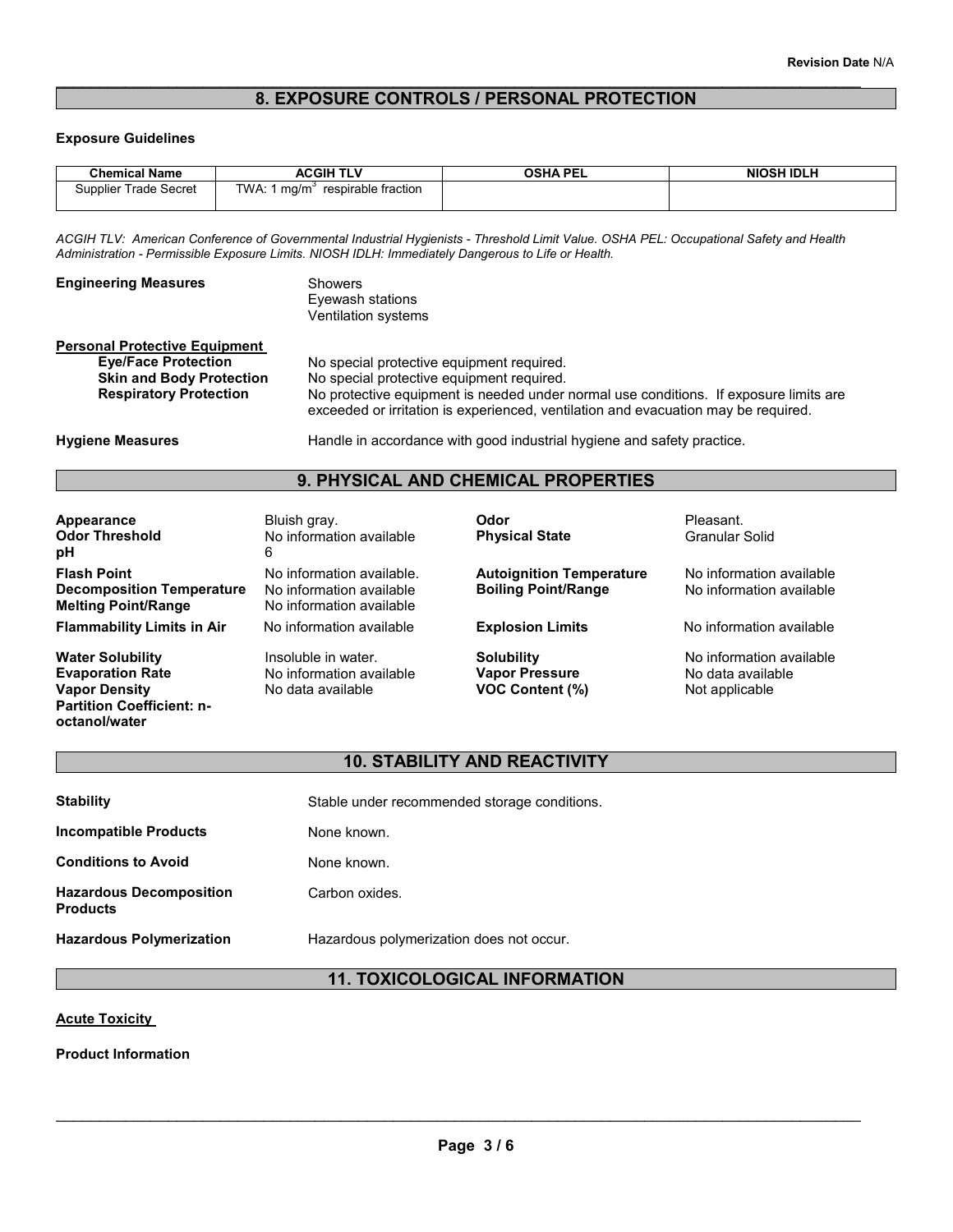| <b>LC50 Inhalation</b> |
|------------------------|
|                        |
|                        |

| <b>Chronic Toxicity</b>     | Bentonite contains naturally occurring crystalline silica. Crystalline silica (quartz) has been<br>classified by the International Agency for Research on Cancer (IARC) as a known human<br>carcinogen (Group 1). |
|-----------------------------|-------------------------------------------------------------------------------------------------------------------------------------------------------------------------------------------------------------------|
| <b>Target Organ Effects</b> | None known.                                                                                                                                                                                                       |

### 12. ECOLOGICAL INFORMATION

### **Ecotoxicity**

The environmental impact of this product has not been fully investigated.

| <b>Chemical Name</b>  | <b>Toxicity to Algae</b> | <b>Toxicity to Fish</b>       | Toxicity to Microorganisms Daphnia Magna (Water Flea) |  |
|-----------------------|--------------------------|-------------------------------|-------------------------------------------------------|--|
| Supplier Trade Secret |                          | LC50: 8.0-19.0 $q/L$ (96 h)   |                                                       |  |
|                       |                          | Salmo gairdneri               |                                                       |  |
|                       |                          | LC50: 19000 mg/L (96 h        |                                                       |  |
|                       |                          | static) Oncorhynchus mykiss I |                                                       |  |
|                       |                          |                               |                                                       |  |

### 13. DISPOSAL CONSIDERATIONS

| <b>Waste Disposal Methods</b> | This material, as supplied, is not a hazardous waste according to Federal regulations (40 CFR<br>261). This material could become a hazardous waste if it is mixed with or otherwise comes in<br>contact with a hazardous waste, if chemical additions are made to this material, or if the<br>material is processed or otherwise altered. Consult 40 CFR 261 to determine whether the<br>altered material is a hazardous waste. Consult the appropriate state, regional, or local<br>regulations for additional requirements. |
|-------------------------------|--------------------------------------------------------------------------------------------------------------------------------------------------------------------------------------------------------------------------------------------------------------------------------------------------------------------------------------------------------------------------------------------------------------------------------------------------------------------------------------------------------------------------------|
|                               |                                                                                                                                                                                                                                                                                                                                                                                                                                                                                                                                |

### Contaminated Packaging Dispose of in accordance with local regulations.

### 14. TRANSPORT INFORMATION

| DOT             | <b>NOT REGULATED</b> |
|-----------------|----------------------|
| <b>TDG</b>      | Not regulated        |
| <b>MEX</b>      | Not regulated        |
| <b>ICAO</b>     | Not regulated        |
| <b>IATA</b>     | Not regulated        |
| <b>IMDG/IMO</b> | Not regulated        |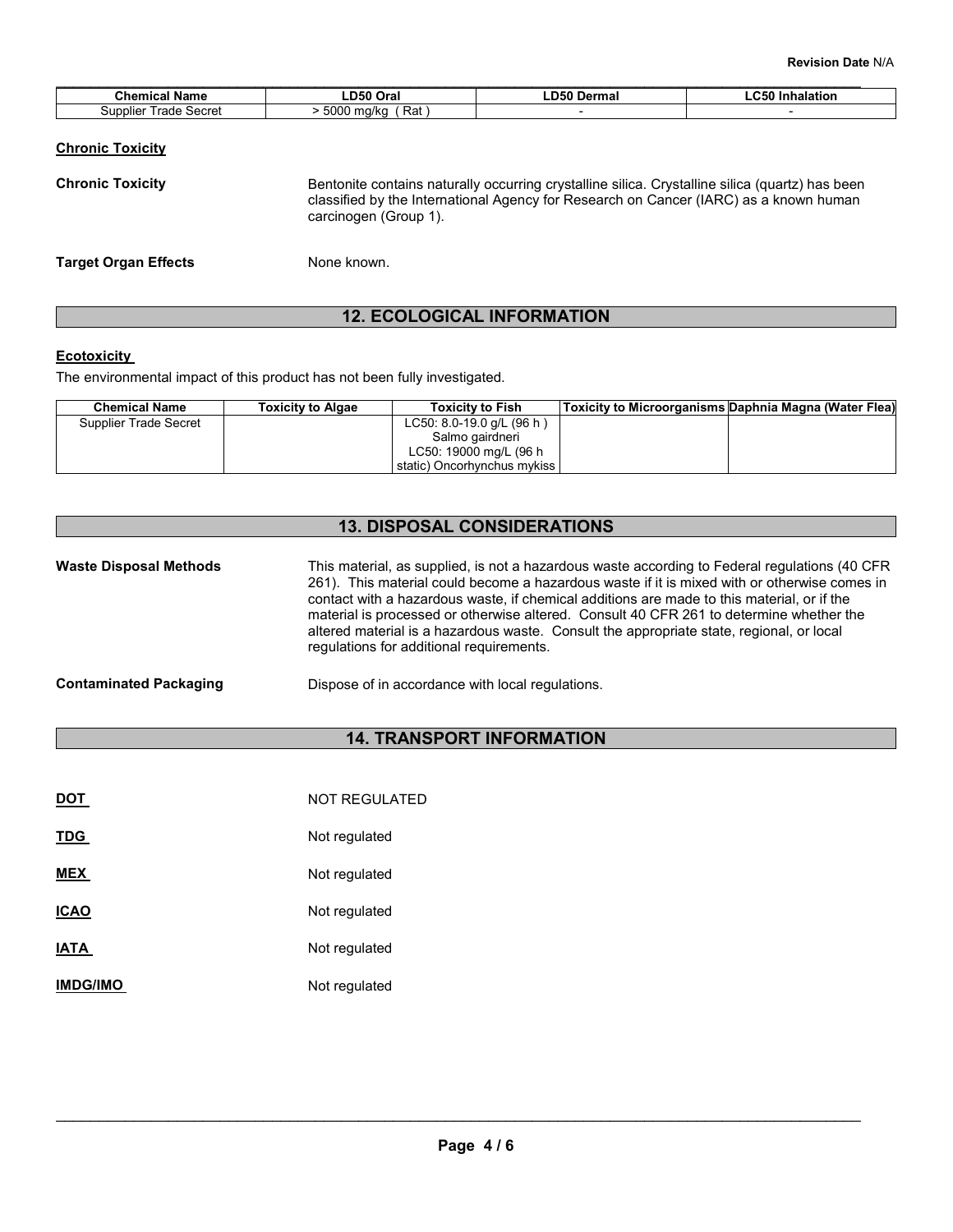\_\_\_\_\_\_\_\_\_\_\_\_\_\_\_\_\_\_\_\_\_\_\_\_\_\_\_\_\_\_\_\_\_\_\_\_\_\_\_\_\_\_\_\_\_\_\_\_\_\_\_\_\_\_\_\_\_\_\_\_\_\_\_\_\_\_\_\_\_\_\_\_\_\_\_\_\_\_\_\_\_\_\_\_\_\_\_\_\_\_\_\_\_

### International Inventories

**TSCA** TSCA Exempt Exempt Exempt DSL and the contract of the contract of the contract of the contract of the contract of the contract of the contract of the contract of the contract of the contract of the contract of the contract of the contract of the co

### U.S. Federal Regulations

### SARA 313

Section 313 of Title III of the Superfund Amendments and Reauthorization Act of 1986 (SARA). This product does not contain any chemicals which are subject to the reporting requirements of the Act and Title 40 of the Code of Federal Regulations, Part 372.

### SARA 311/312 Hazard Categories

| Acute Health Hazard               | N٥ |
|-----------------------------------|----|
| Chronic Health Hazard             | N٥ |
| Fire Hazard                       | N٥ |
| Sudden Release of Pressure Hazard | N٥ |
| Reactive Hazard                   | N٥ |
|                                   |    |

### Clean Water Act

This product does not contain any substances regulated as pollutants pursuant to the Clean Water Act (40 CFR 122.21 and 40 CFR 122.42).

### Clean Air Act, Section 112 Hazardous Air Pollutants (HAPs) (see 40 CFR 61)

This product does not contain any substances regulated as hazardous air pollutants (HAPS) under Section 112 of the Clean Air Act Amendments of 1990.

### **CERCLA**

This material, as supplied, does not contain any substances regulated as hazardous substances under the Comprehensive Environmental Response Compensation and Liability Act (CERCLA) (40 CFR 302) or the Superfund Amendments and Reauthorization Act (SARA) (40 CFR 355). There may be specific reporting requirements at the local, regional, or state level pertaining to releases of this material.

### U.S. State Regulations

### California Proposition 65

This product does not contain any Proposition 65 chemicals.

### U.S. State Right-to-Know Regulations

This product does not contain any substances regulated by state right-to-know regulations.

### International Regulations

Mexico - Grade No information available.

#### Canada

This product has been classified in accordance with the hazard criteria of the Controlled Products Regulations (CPR) and the MSDS contains all the information required by the CPR.

WHMIS Hazard Class Non-controlled

### 16. OTHER INFORMATION